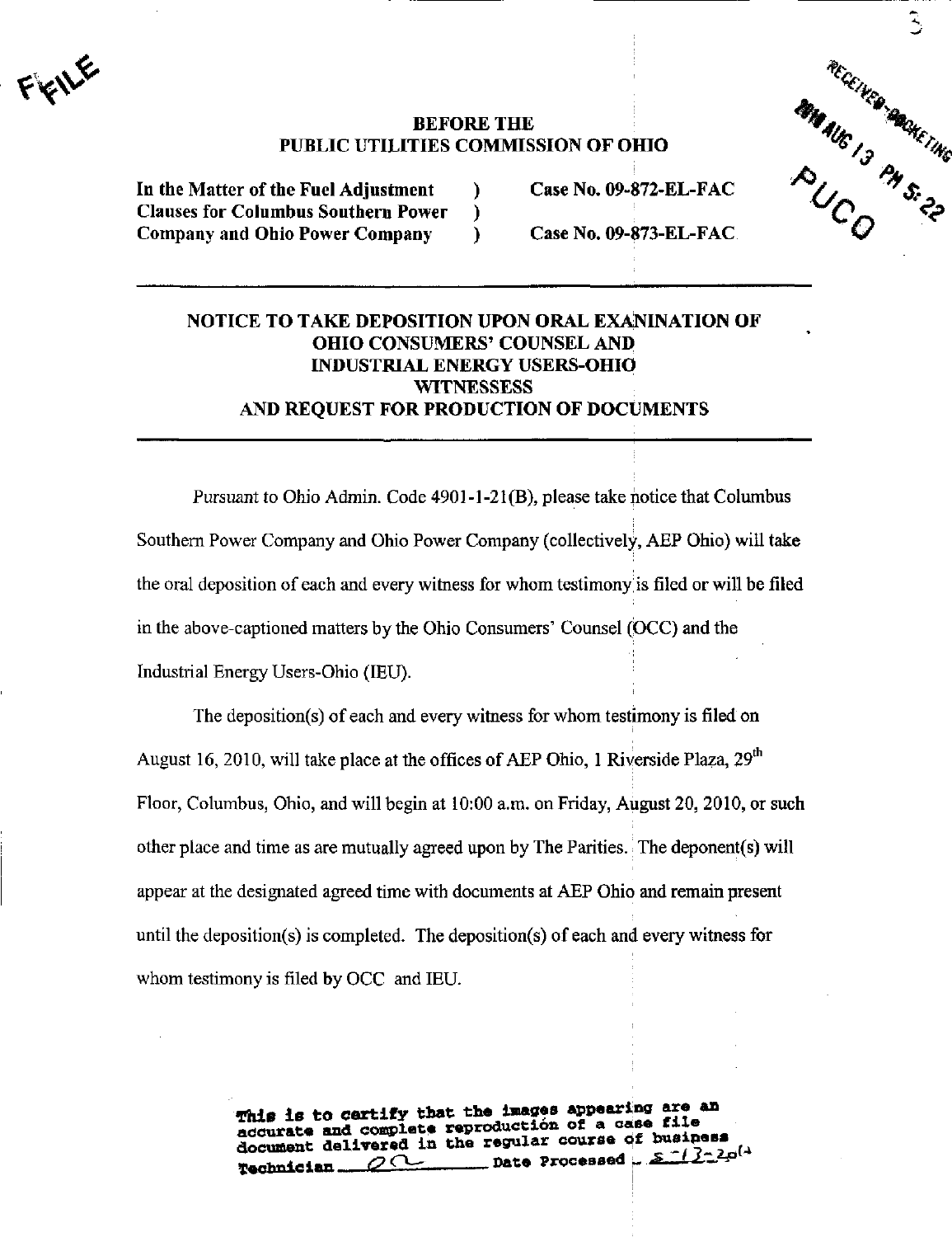All the depositions will be taken by a person authorized to administer oaths in the place where the depositions are taken. Parties are invited to attend and cross-examine. The deposition(s) will be taken of the aforementioned deponent(s) on relevant topics within the scope of these proceedings, including but not limited to, the subject matter of the deponent's testimony or the deponent's knowledge and expertise with the subject matter of this proceeding. The depositions will be taken upon oral examination (as upon cross-examination) before an officer authorized by law to take depositions and will continue from day to day, except for holidays and weekends, until completed.

Pursuant to Ohio Adm. Code 4901-1-21(E) and 4901-1-20. each deponent is requested to produce at the time of his (or her) deposition all documents relating to his (or her) testimony or the deponent's knowledge and expertise with the subject matter of theses proceedings and/or the deponent's responses to discovery, including, but not limited to, the results of any studies done for these proceedings and any backup documentation, including raw data, for those studies.

Respectfully submitted.

Steven T. Nourse, Counsel of Record American Electric Power Service Corporation 1 Riverside Plaza, 29<sup>th</sup> Floor Columbus, Ohio 43215 Telephone: (614) 716-1608 Fax: (614) 716-2950 Email: stnourse@aep.com

Counsel for Columbus Southern Power Company and Ohio Power Company